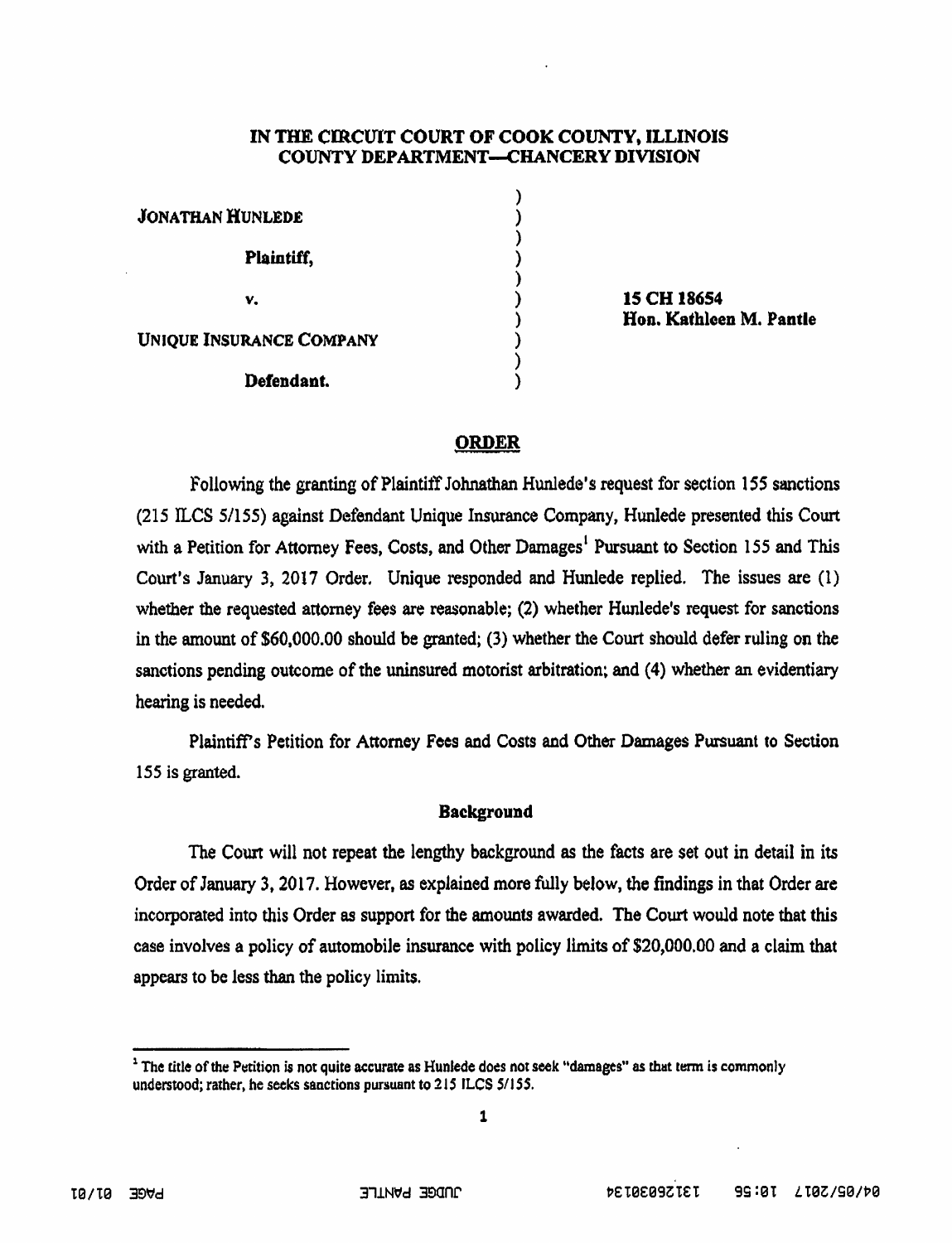### **Analysis**

## **Section 155 of the Insurance Code**

Section 155 of the Insurance Code provides in relevant part:

(1) In any action by or against a company wherein there is in issue the liability of a company on a policy or policies of insurance or the amount of the loss payable thereunder, or for an unreasonable delay in settling a claim, and it appears to the court that such action or delay is vexatious and unreasonable, the court may allow as part of the taxable costs in the action reasonable attorney fees, other costs, plus an amount not to exceed any one of the following amounts:

(a) 60% of the amount which the court or jury finds such party is entitled to recover against the company, exclusive of all costs;  $(b)$  \$60,000;

(c) the excess of the amount which the court or jury finds such party is entitled to recover, exclusive of costs, over the amount, if any, which the company offered to pay in settlement of the claim prior to the action.

215 ILCS 5/155.

"The purpose of section 155 is to discourage the insurer from using its superior financial position to profit at the insured's expense. Section 155 is of particular importance in the context of small cases where vexatious, unreasonable delay can have devastating financial results. Section 155 is intended to prevent insurers from profiting by their superior financial position by delaying payment of legitimate contractual obligations." Estate of Price v. Universal Cas. Co., 334 Ill. App.3d 1010, 1016 (1st Dist. 2002).

#### **Attorney Fees**

Hunlede has presented a petition for attorney fees which is supported by two affidavits (one from each of the attorneys who work for the law firm representing Hunlede) and a detailed billing log which shows the work performed, the date it was performed, the time allotted to each task, who performed the work, and the amount billed. In his Petition, Hunlede seeks \$27,228.75 in attorney fees and \$1,905.60 in costs. Hunlede also filed a reply and supplemental petition seeking an additional sum of \$2,375.00 in attorney fees. The affidavit of attorney E. Steven Yonover is attached to the supplemental petition.

Unique has several objections to the petition. Unique complains that the retainer agreement between Hunlede and his lawyers is not attached so it is not known whether he

 $\overline{2}$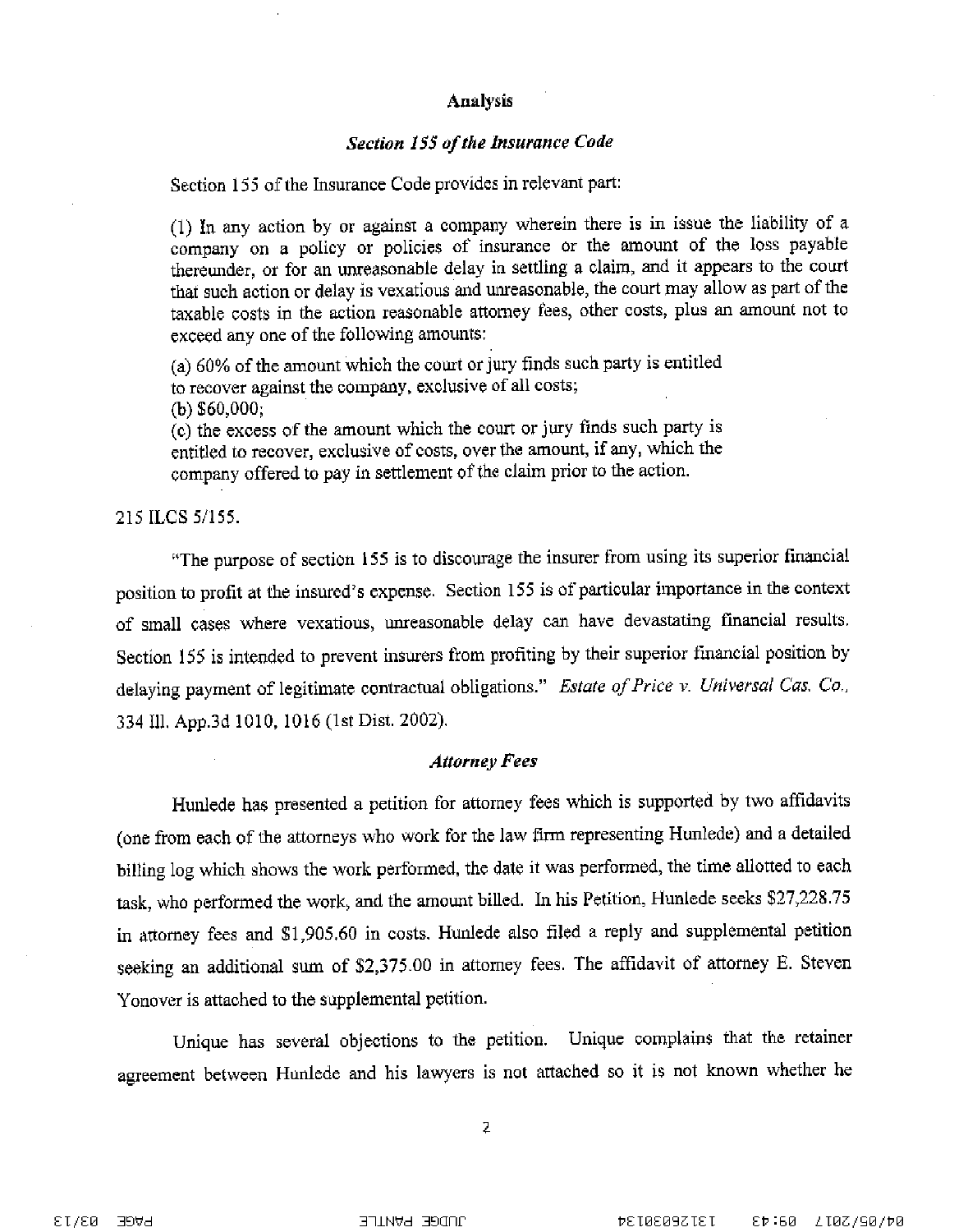entered into a contingent fee agreement or an hourly fee structure. Unique also objects on the grounds that the actual billing statements are not attached, some of the time entries are excessive, and that the hourly rates charged by Nicholas Kreitman (\$225 per hour) and Neal Gainsberg (\$350 per hour) are excessive. Unique also contends that decision as to what a "customary and reasonable" hourly rate for new associates in Cook County for disputes of this nature should be determined with reference to the salary paid by the Cook County State's Attorney's Office to its new lawyers. Though in the next sentence Unique acknowledges that \$27 per hour is not customary and reasonable (even though that is what the hourly break-down of a new assistant State's Attorney's salary comes to), Unique asks the Court to reduce the Kreitman's hourly rate to \$125 per hour. Unique also attaches the affidavit of Kelly Llorens in support of its argument that the hourly rates charged by Kreitman and Gainsberg are excessive. Llorens identifies \$145 per hour as the going rate for a partner in a small law firm. Unique also asks for an evidentiary hearing.

A trial court's decision to award attorney fees is a matter within its discretion. Johns v. Klecan, 198 Ill. App. 3d 1013, 1018-1019 (1st Dist. 1990). The burden is on the part of the party seeking the fees to present the court with sufficient evidence from which it can determine the reasonableness of the fees. Mercado v. Calumet Federal Sav. & Loan Ass'n, 196 Ill. App. 3d 483, 493 (1st Dist. 1990).

In seeking attorney fees, the petitioner must present the court with detailed records. Id. citing Kaiser v. MEPC American Properties, Inc., 164 Ill. App. 3d 978, 984 (1st Dist. 1987). These records must specify the services performed, by whom they were performed, the time expended thereon, and the hourly rate charged therefore. Id. In addition to considering the detailed records presented by the petitioner, the court should also consider additional factors, such as skill and standing of the attorneys, nature of the case, the novelty/difficulty of the issues, the importance of the matter, the usual and customary charges for comparable services, the benefit to the client and whether there is a reasonable connection between the fees and the amount involved in the litigation.  $Id$ . A trial court is not limited to the evidence presented in arriving at a reasonable fee but may also use the knowledge it has acquired in the discharge of professional duties to value legal services rendered. Johns, 198 Ill.App.3d at 1022.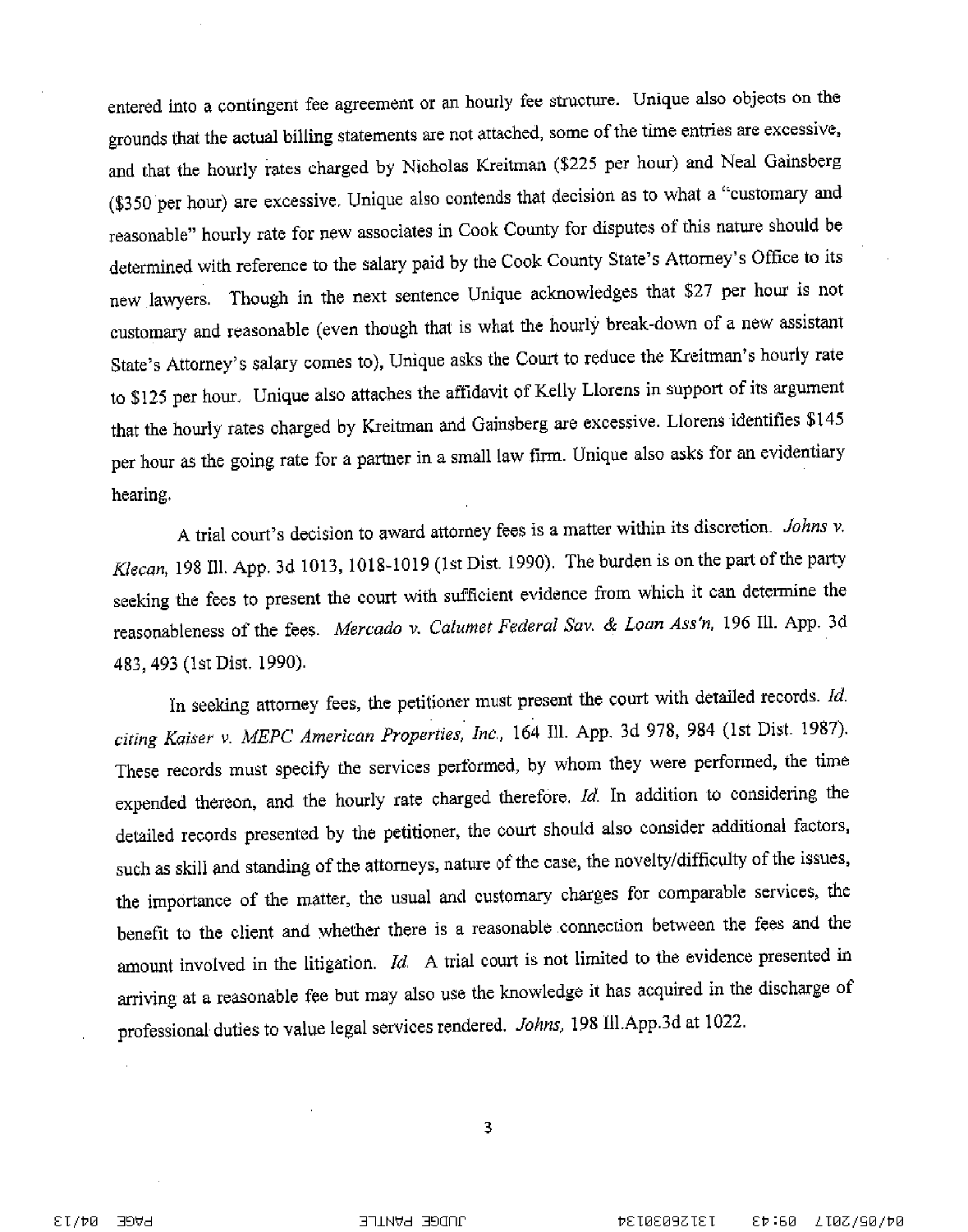Courts have taken different approaches regarding the amount of detail required in records presented for a determination of the reasonableness of attorneys' fees. For example, in Kaiser, 164 Ill. App. 3d 978, a case where a lessor sought legal fees from its lessees under a lease on an hourly basis rate, the court held that the descriptions provided by the lessor were too vague and general to satisfy its burden and demonstrate its entitlement to compensation. The Kaiser court held that "the petition for fees must specify the services performed, by whom they were performed, the time expended thereon and the hourly rate charged thereof." Id. at 984.

# The Billing Log Sufficiently Identifies the Basis of the Fees Sought

The billing logs submitted by Hunlede meet the standards enunciated in Kaiser in terms of showing the necessary details. Though Unique contends that production of the original billing records is necessary to a determination of the reasonableness of the fees, such production is not necessary in this case. This Court also has been presiding over the case since its inception, and therefore can independently evaluate the necessity and reasonableness of the legal services rendered. Estate of Price, 334 Ill. App.3d at 1015. The legal services rendered were necessary and reasonable as Unique had wrongfully denied uninsured motorist coverage to its insured despite the fact that it was clearly established that the tortfeasor was uninsured. Further, Unique forced Hunlede to engage in expensive and time-consuming discovery despite the fact that it knew or should have known that that its claims adjuster had not done a proper job of evaluating Hunlede's claim.

Unique makes an argument that is not supported by any facts, i.e. that the original agreement between Hunlede and his lawyers was a contingent fee agreement. The billing log, however, establishes that the fee agreement was a lodestar agreement. Moreover, it would not matter even if the original agreement was a contingency agreement. Limiting the recovery of attorney fees under section 155 to what had been agreed to under a contingent fee agreement would frustrate the purpose of section 155. Keller v. State Farm, 180 Ill. App.3d 539, 557 (5th Dist. 1989). In Keller, the appellate court reversed the trial court's decision to award section 155 fees based on the contingent fee agreement between the insured and his lawyer, not on a lodestar calculation, finding that the trial court was not constrained to award section 155 attorney fees based on the contingent fee agreement where the recovery would be unreasonably small. Id. at 556-57. In this case, like Keller, it would be inequitable to award section 155 attorney fees based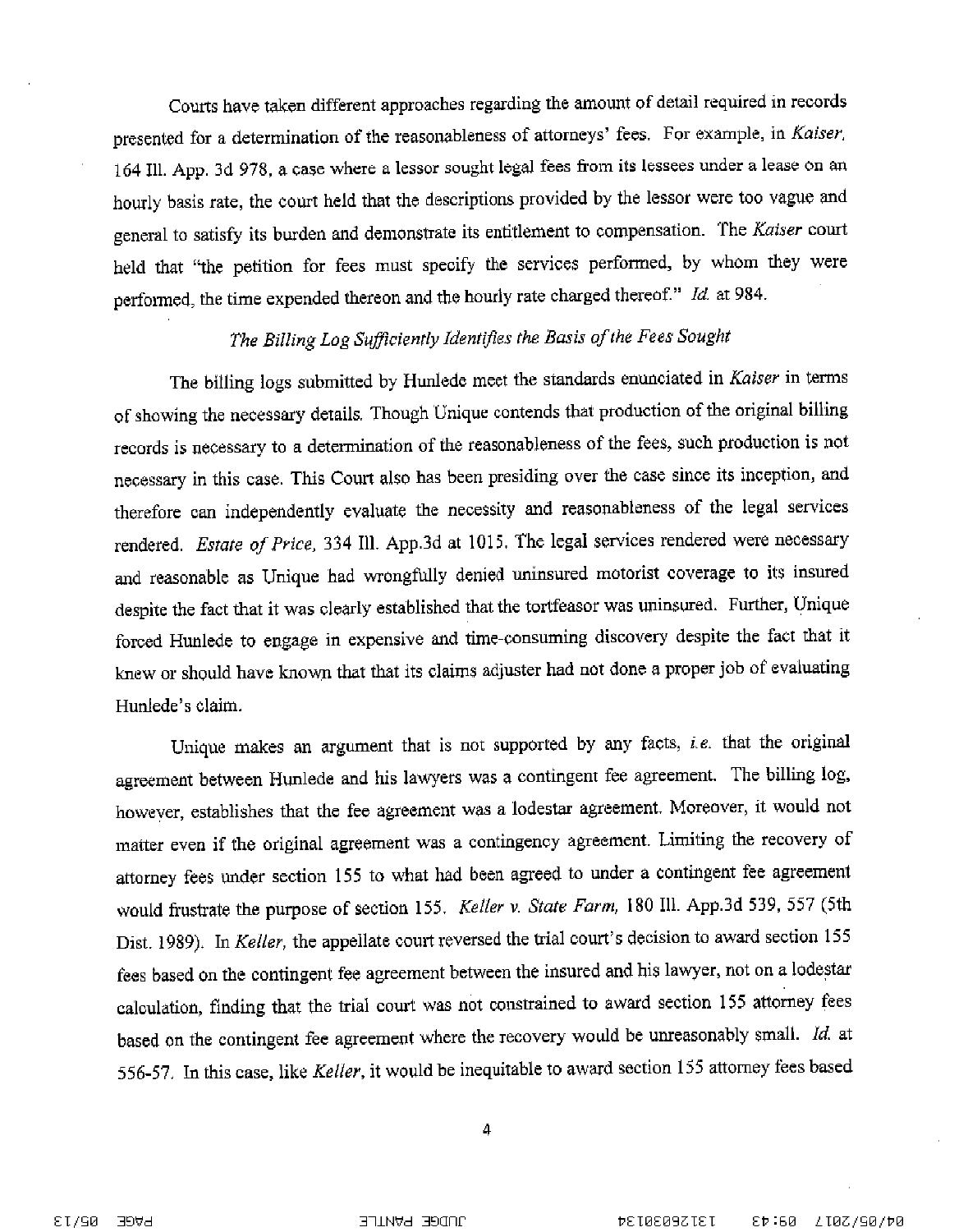on a contingent fee agreement (if one even existed) due to the fact that any recovery awarded to Hunlede against Unique is capped at the policy limits of \$20,000.00. One-third of \$20,000.00 is unreasonably small, and therefore an award of reasonable attorney fees based on a lodestar calculation is warranted.

Also, though the Court has no doubt that the hourly rates reflected in the billing log are the hourly rates actually charged by Hunlede's lawyers, the hourly rates Hunlede's attorneys actually billed are not the issue in cases involving statutory awards of "reasonable attorney fees". Palm v. 2800 Lake Shore Drive Condo. Ass'n, 2015 IL 110505, ¶ 51. As noted above, section 155 is a statute which allows for an award of "reasonable attorney fees" when an insurer is found by a court to have engaged in vexatious and unreasonable conduct. 215 ILCS 5/155. "The phrase 'reasonable attorney fees' has generally been interpreted to require use of the prevailing market rate in calculating a fee award." Palm, 2015 IL 110505 at [51. Thus, when the language of a statute does not indicate that recoverable attorney fees are limited to those actually invoiced or paid by the plaintiff in the litigation then the use of the phrase "reasonable attorney fees" indicates an intent by the legislature to allow recovery based on the prevailing market rate for the attorney's services. Id.

Section 155 contains no language that would indicate that the recoverable attorney fees are limited to those actually invoiced or paid by the insured. Certainly, had the legislature intended to place such a limitation on the recovery of attorney fees, it could easily have done so. The legislature did place limitations on the recovery of sanctions in section 155 (215 ILCS 5/155(1)(a) and (c)), so it was aware of its ability to limit attorney fees, but chose not to do so.

Moreover, this is not a complicated case—essentially, Hunlede made a claim against his policy, specifically the uninsured motorist provision, which Unique denied after a lengthy delay. Despite the fact that Unique's denial was completely wrongful, Hunlede was then forced to file suit to compel Unique to honor its contractual obligations. Unique then continued its wrongful conduct by seeking dismissal of the complaint on the grounds that Hunlede had not joined necessary parties, an argument this Court rejected in its Order of January 3, 2017.

## An Evidentiary Hearing is Not Warranted

Unique requests an evidentiary hearing on the issue of the reasonableness of the fees. This request is made in one sentence at the end of the Response ("Alternatively, set this matter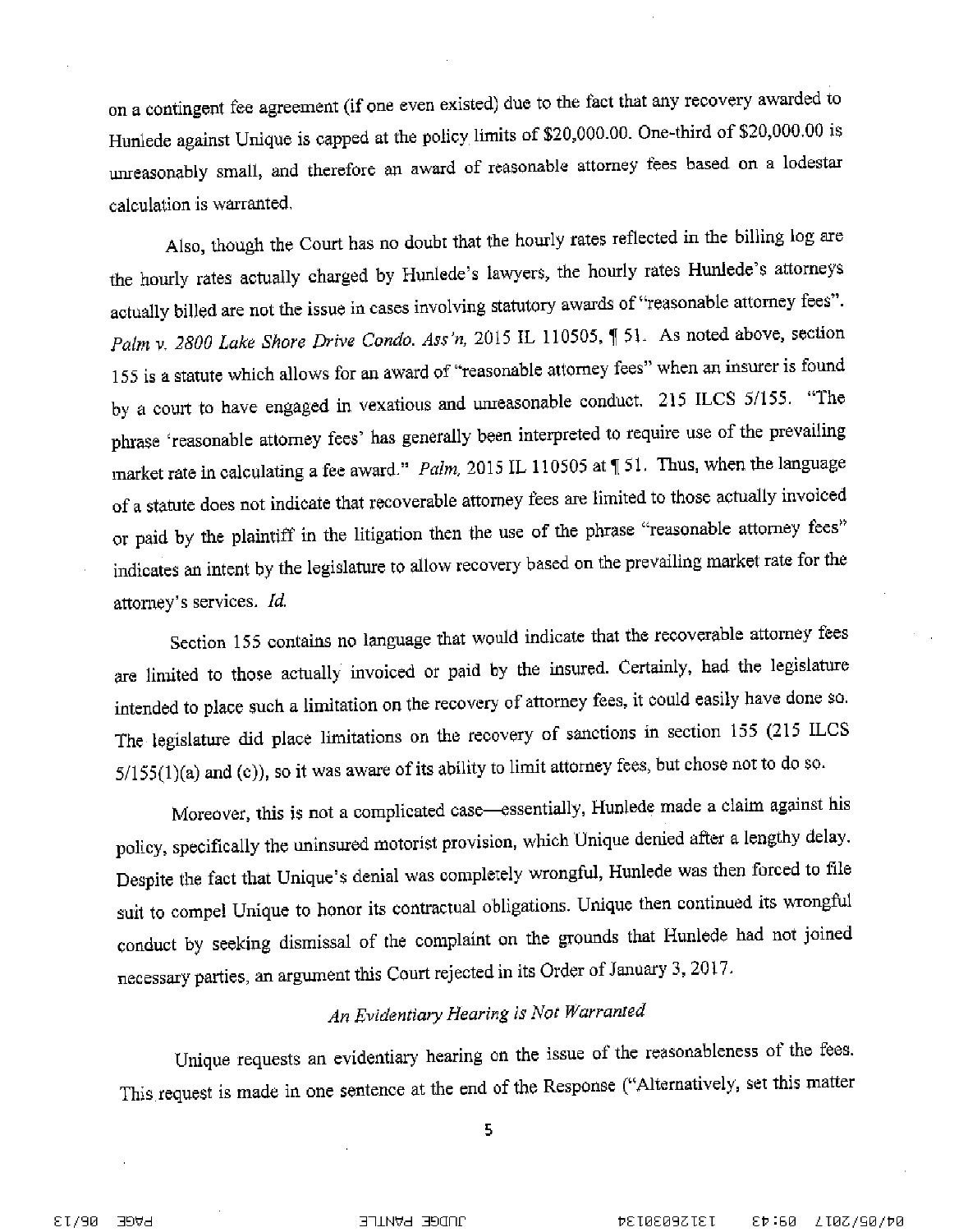for an evidentiary hearing as to Attorney's fees") and Unique does not support its request with any argument or identify any facts which need resolution by an evidentiary hearing.

"Generally, in protracted litigation involving multiple complex issues, an evidentiary hearing should be conducted on the request of the losing party, especially if the prevailing party was represented by multiple attorneys, which may have resulted in duplicative charges, and where the prevailing party was entitled to fees and costs with respect to some claims, but not others." Bank of America v. WS Mgmt., 2015 IL App (1st) 132551, 1 127. The Illinois Supreme Court has noted that "courts frequently award attorney fees without discovery by the party charged with paying them and without holding evidentiary hearings." Raintree Health Care Ctr. v. Ill. Human Rights Comm'n, 173 Ill.2d 469, 495 (1996); see also Cnty Line Nurseries & Landscaping, Inc. v. Glencoe Park Dist., 2015 IL App (1st) 143776, 1 46 (trial courts faced with fee petitions are not required to hold evidentiary hearings as a matter of course); Young v. Alden Gardens of Waterford, LLC, 2015 IL App (1st) 131887, [113 ("[A] fee petition warrants an evidentiary hearing only when the response of the party to be charged with paying the award raises issues of fact that cannot be resolved without further evidence.")

Here, Unique identifies no issues of fact that can only be resolved with further evidence. Moreover, as stated above, the facts and law in this matter are relatively straightforward. This litigation was not protracted. This is not a case involving multiple complex issues and the law relied upon by Hunlede in connection with the issue that he was not obligated to seek a determination whether Direct Auto's denial of coverage to the tortfeasor was wrongful was established decades ago. Indeed, Unique acknowledges the lack of complex issues in connection with insurance coverage because it concedes that "The law in this area is well established" and further complains that Neal Gainsberg's services are not worth \$350 per hour because "this matter did not require a heighten (sic) degree of knowledge or experience as demonstrated by the associate performing 79% of the work." (Resp. p. 5). Hunlede is represented by a two-person law firm whose billing log clearly identifies which lawyer performed each task. Both lawyers submitted affidavits as to their backgrounds. The billing log is sufficiently detailed such that the Court can weigh the objections made by Unique and perform an analysis of the reasonableness of the fees. Under the circumstances of this case, no evidentiary hearing is warranted.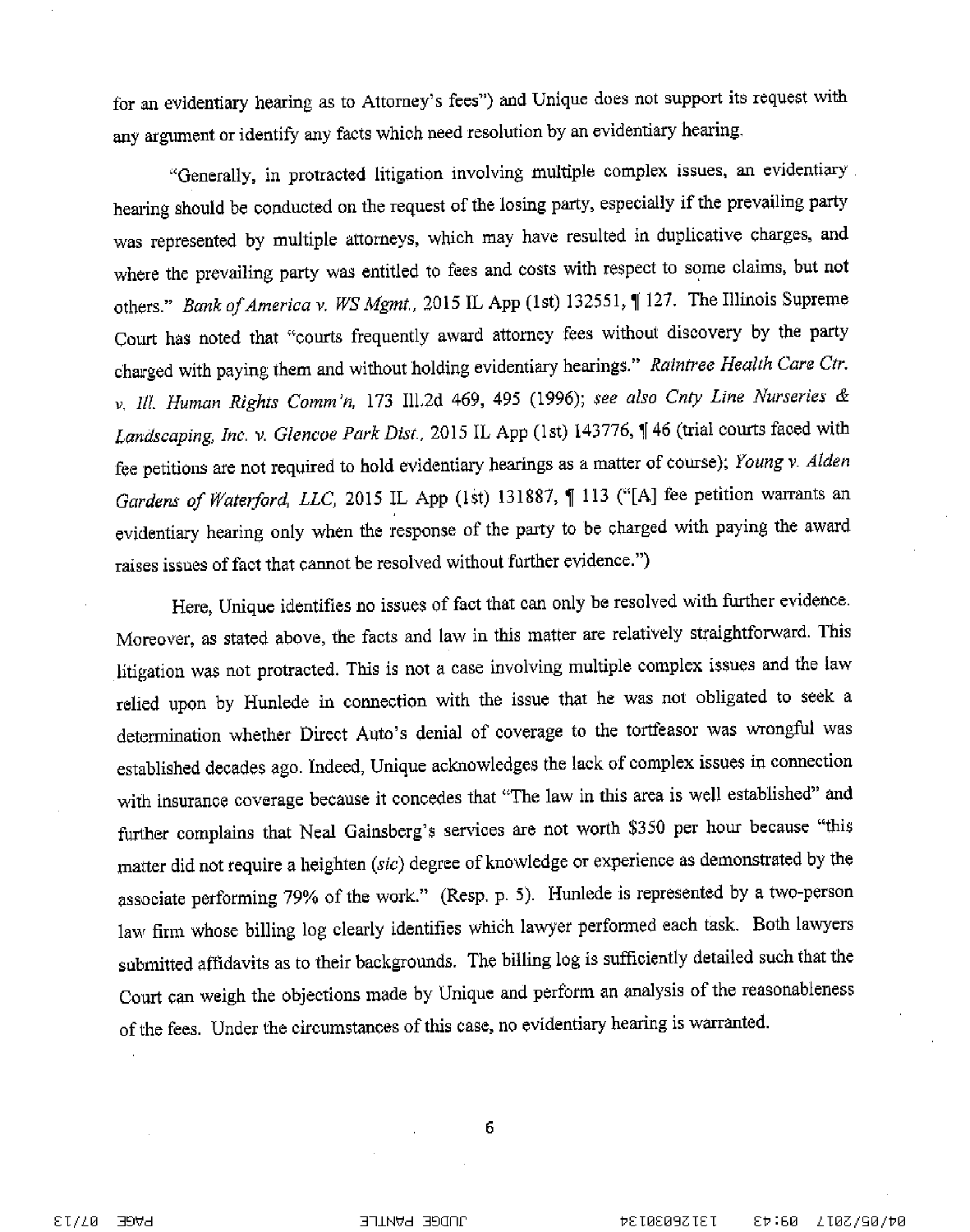# Kreitman's hourly rate of \$225 is customary and usual; Gainsberg's hourly rate is also usual and customary

Unique challenges Kreitman's hourly rate of \$225 as not being customary and usual. Unique's argument is based on the fact that Kreitman has been practicing since October 2013. Unique also challenges Gainsberg's hourly rate as being excessive.

As a preliminary matter, the Court would note that the salaries of new Cook County Assistant State's Attorneys are irrelevant to the question of prevailing market rate in insurance coverage disputes for a number of reasons, not the least of which is that they are not in private practice. Overhead, research costs, salaries for support staff, rent, and other costs paid in the private sector necessary to run a law firm are not paid by any ASA (or even the elected State's Attorney), so there is no need to increase their salaries on the grounds that they are liable for business expenses. Government offices, unlike law firms, do not exist to make a profit. Also, in order to fully appreciate total compensation of an ASA, one must take into account other benefits. ASAs also receive generous benefits, including health care, vacation days, sick time, short and long term disability benefits, defined benefit pensions (which are becoming increasingly rare in the private sector), and student loan forgiveness. Therefore the starting salaries of government lawyers are meaningless to the analysis of prevailing market rates. Moreover, should a court award statutory attorney fees to a government lawyer in connection with that lawyer's representation of a prevailing party who is entitled to an award of reasonable attorney fees, it is arguable that the award would be made under the prevailing market rate and not at the salary of the government attorney. See generally Blum v. Stenson, 465 U.S. 886, 894-95 (1984) (Calculation of fee awards (under 42 U.S.C.S § 1988) do not vary depending on whether plaintiff was represented by private counsel or by a nonprofit legal services organization as it is in the interest of the public that public interest law firms be awarded reasonable attorney fees to be computed in the traditional manner when counsel performs legal services otherwise entitling him or her to the award of attorney fees.)

Though Kelly Llorens attests to what she considers a reasonable hourly rate of a partner in a small firm, ultimately the size of the law firm representing Hunlede is irrelevant. Beverly Bank v. Bd. of Review, 193 Ill. App.3d 130, 138 (3d Dist. 1989). Rather, the prevailing community rate standard is based upon the skill and qualifications of the individual attorney, and not upon the size of the attorney's firm. Id. Here, Gainsberg has been practicing law for about

 $\overline{z}$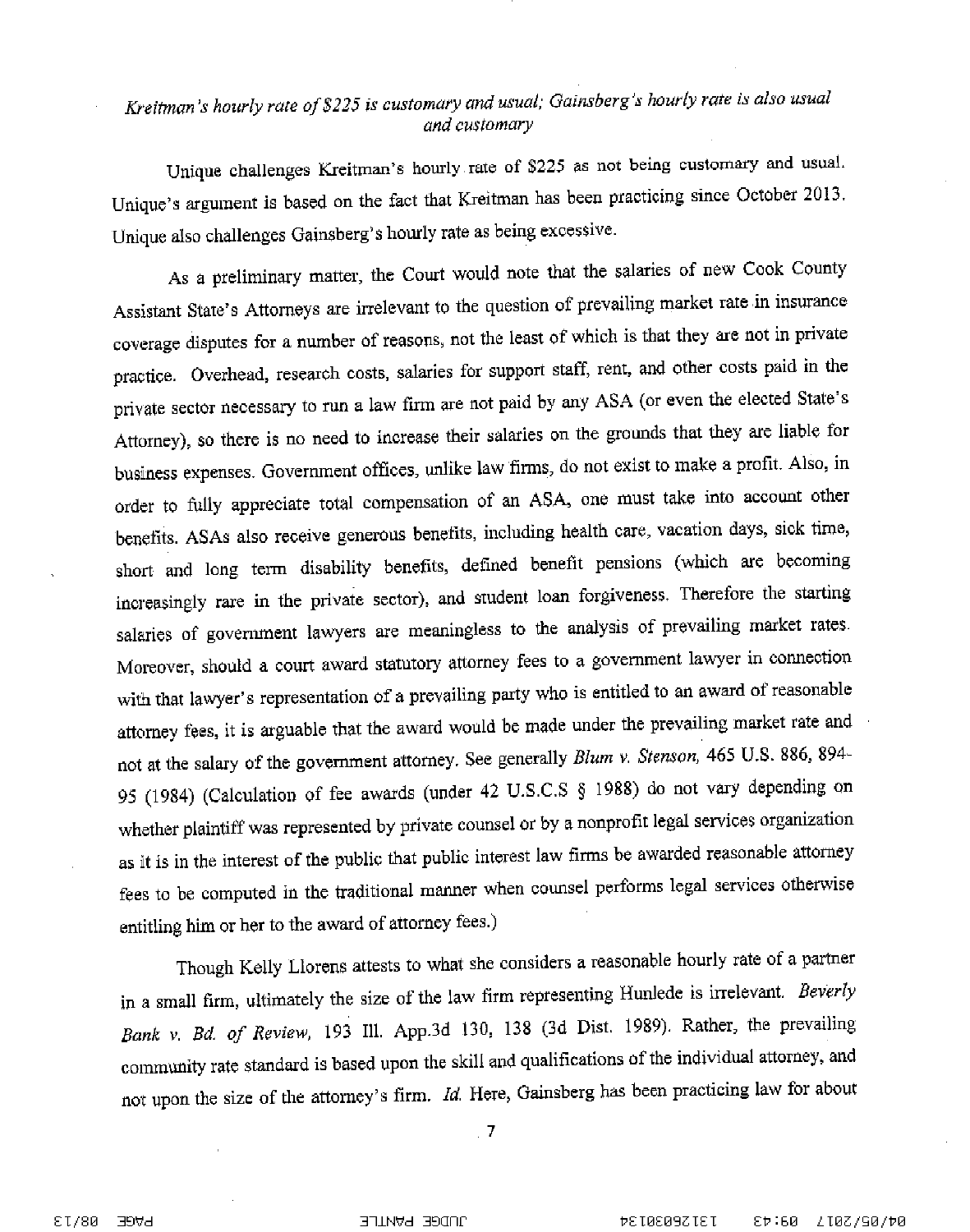twenty years, having been licensed in November 1996. He has been a member of the federal trial bar in the Northern District of Illinois since 2008. He is an experienced practitioner, having served as a judicial law clerk in the Illinois Appellate Court and having been a named partner in a law firm from October 2001 through March 2014. Presently, he runs his own law firm. He has substantial experience in insurance dispute litigation, representing individuals who have been denied benefits under their insurance policies. He has represented clients in both the Chancery Division of the Circuit Court of Cook County and the federal district court in the Northern District of Illinois. Gainsberg has also represented hundreds of clients in personal injury matters, bankruptcy matters, and ERISA insurance cases.

Kreitman graduated law school in 2013. Prior to law school he worked with the United Auto Workers. After graduation he worked for ASFCME and the Teamsters. He joined Gainsberg Law, P.C. in 2015, and has worked on a variety of matters, including insurance disputes.

It has been the Court's experience presiding over these types of cases (for over ten years) that prevailing market rates in insurance coverage disputes are, at a minimum, what is sought by Hunlede's attorneys. It is beyond dispute that the prevailing market rate for an attorney with Gainsberg's skill, qualifications, and experience is at or above \$350 per hour.

The \$225 per hour rate for Kreitman's work is also reasonable and in accordance with the prevailing market rate for an attorney with his experience. Kreitman was the attorney who most often appeared in court and the Court had ample opportunity to observe his work and professionalism. Kreitman was always well-prepared, knowledgeable about the facts and the law, punctual, and diligent. He did not waste time or string out the proceedings in an effort to inflate his fees. Additionally, the Honorable Patricia O'Brien Sheahan of the Circuit Court of Cook County recently approved Kreitman's rate of \$225 an hour as reasonable after a hearing on an attorney fee petition in an Illinois Wage Payment and Collection Act case.

The affidavit of Kelly Llorens, an attorney who shares office space with Unique's attorneys and who almost exclusively represents insurance companies in personal injury and vehicle-related claims, is not sufficient to establish that the hourly rates sought by Hunlede's attorneys are excessive. Aside from the fact that her attestation that \$145 an hour is a reasonable and customary rate in Chicago for a partner at a small law firm is at odds with just about every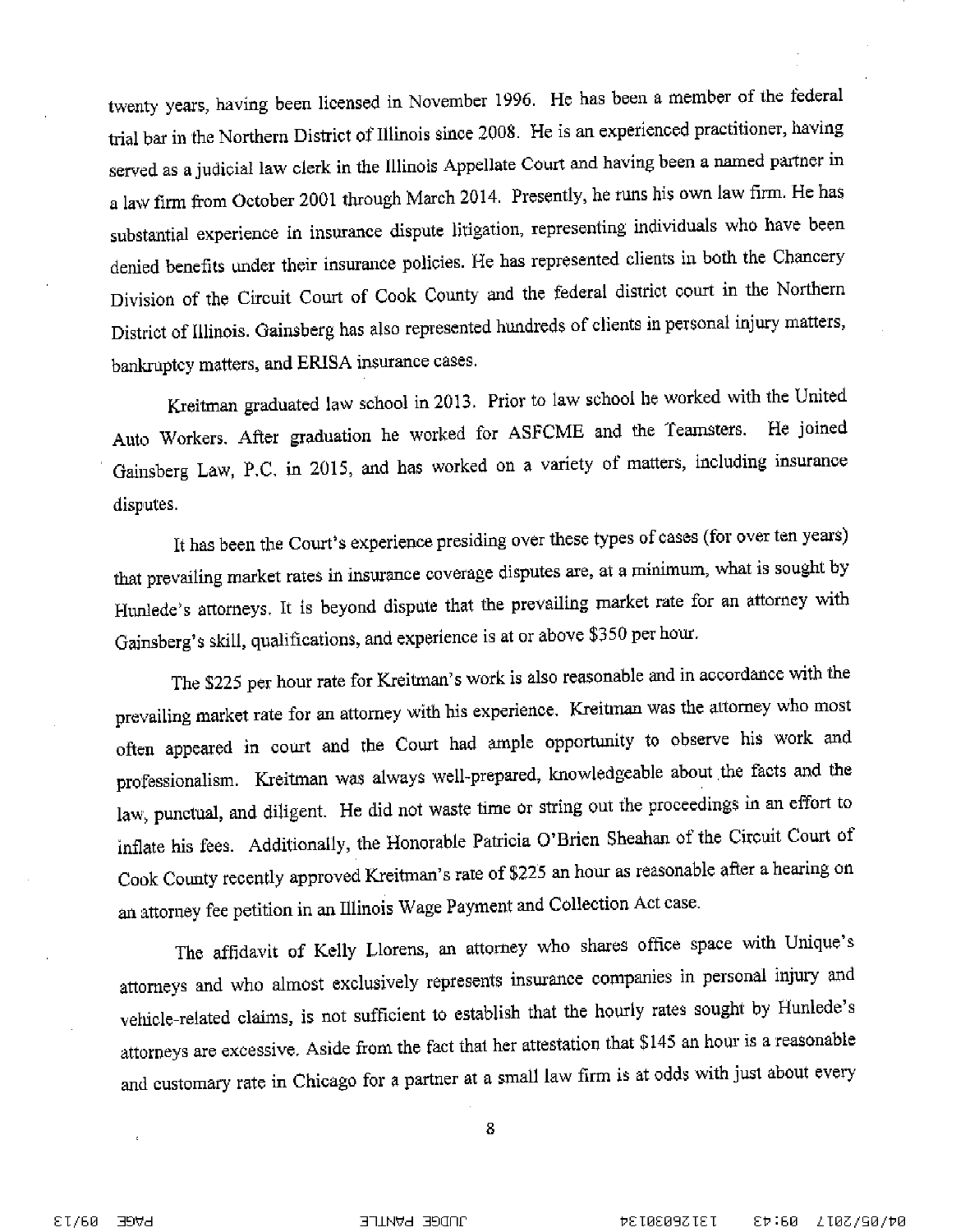fee petition that this Court has seen in the past several years, that figure, on its face, is too low given the cost involved in running a law firm and the fact that law firms are intended to make a profit. Moreover, the affidavit of E. Steven Yonover provided by Hunlede is in line with the usual and customary rates in Cook County. Yonover, who has been licensed in Illinois for over 40 years and who has been the principal and owner of a small law firm for the majority of his career, attests that the rate of \$350 an hour for the principal and owner of a small firm is reasonable, customary, and market rate. He further attests that the rate of \$225 an hour is reasonable, customary, and market rate for an associate with similar experience in the Chicagoland area.

## The Fees are Reasonable

In assessing the reasonableness of attorney fees courts also consider nature of the case, the novelty/difficulty of the issues, the importance of the matter, the benefit to the client and whether there is a reasonable connection between the fees and the amount involved in the litigation. Kaiser, 164 Ill. App.3d at 984. Here, as the Court explained in its Order of January 3, 2017, this matter is extremely important to Hunlede. Hunlede paid the premiums on a policy of automobile insurance with Unique, but Unique failed to honor its contractual obligations to Hunlede. This matter is important to the public also. As noted by the Seventh Circuit, "Illinois disincentivizes stingy coverage determinations ... through the attorney fee's provision of the Illinois Insurance Code 215 ILCS 5/155 (providing for attorney's fees, costs, and sanctions where an insurance company's conduct in delay in resolving a claim is vexatious and unreasonable)." Clearly, the legislature has expressed through the passage of section 155 that insurers should not be acting in an unreasonable and vexatious manner as shown in this case as such behavior, if not curtailed by a court, would encourage insurers to unlawfully and unfairly deny legitimate claims to insureds who do not have the financial means to contest the wrongful denial of coverage. Needless to say, Hunlede benefitted directly and substantially from his attorney's work in this case. The pursuit of the case resulted in Hunlede finally getting the benefit of the contractual bargain. Though, as stated above, the case itself was not particularly complex with regard to the insurance coverage issues, Hunlede had to aggressively pursue his rights in order to prevail in a case wherein he had a clear right to benefits under his policy of automobile insurance. Though the issues were not particularly complex, Unique's positions on legal issues and discovery issues made the case difficult for Hunlede. Hunlede had to brief and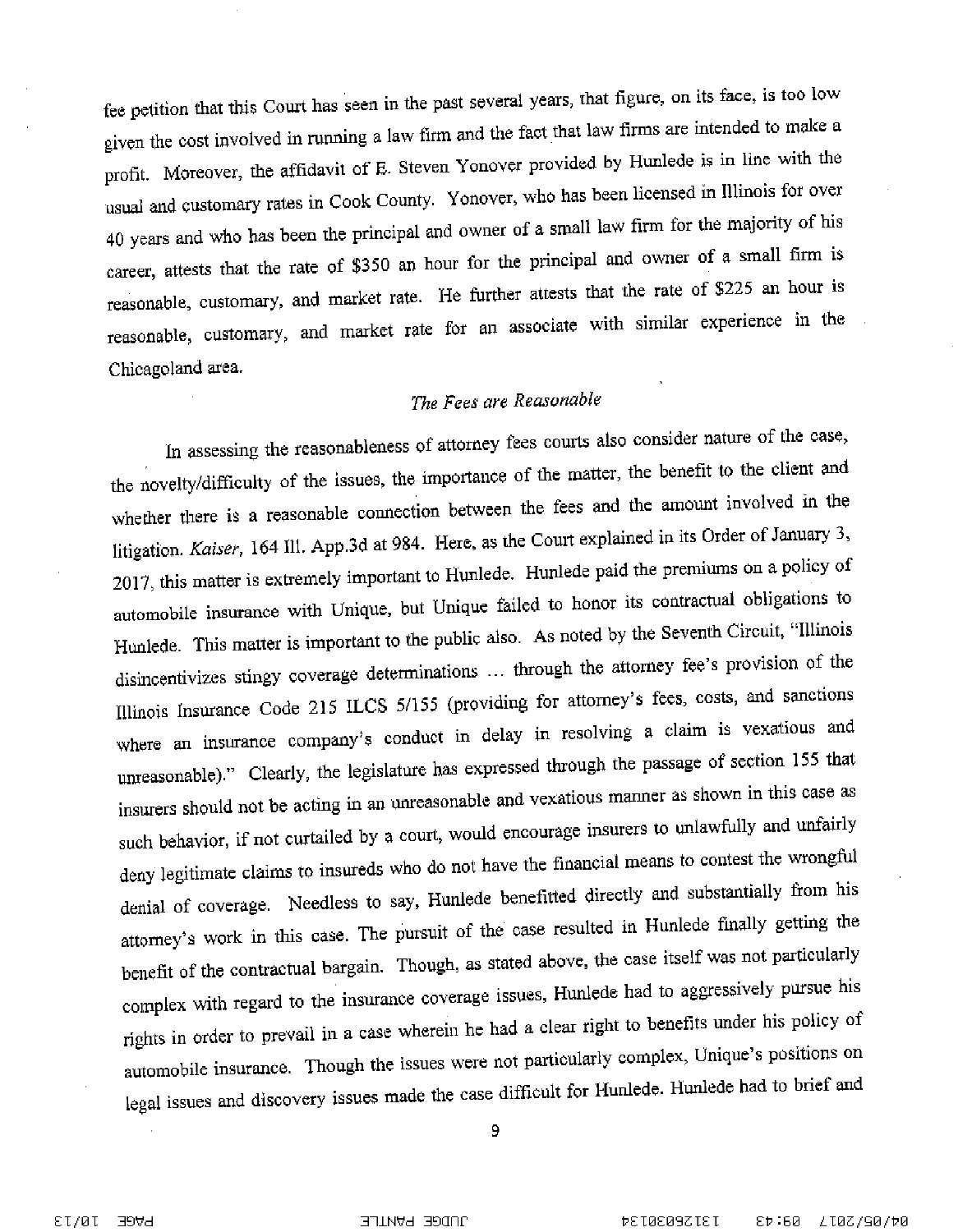argue issues in a case (including but not limited to the necessary parties issue) that he never should have been forced to file.

Additionally, though the attorney fees exceed whatever recovery Hunlede could hope to achieve because the policy limits are \$20,000.00, the fees are still reasonable. Section 155 sanctions are penalties. An insurer who displays the attitude displayed by Unique should suffer a penalty for the kind of unreasonable and vexatious behavior displayed here; otherwise, insurers will gamble that their bad behavior will, in the end, not cost them the loss of significant amounts of money. As the appellate court stated in Keller, "The purpose of section 155 of the Insurance Code is not only to aid the insured, but also to discourage insurers from profiting by their superior financial positions while delaying in the payment of contractual obligations."  $Id$ , 180 Ill. App.3d at 556.

# The Hours Expended Are Reasonable

Unique challenges the some of the billing as excessive. Contrary to Unique's arguments, the time entries are reasonable. The Complaint is not a template as one might see in a traffic accident case. It contained detailed facts concerning the history of Hunlede's attempts to access arbitration, and contained a number of exhibits. Unique complains about the amount of time expended on its motion to vacate a default. However, Unique would not have had to pay a dime towards this entry had Unique timely filed its appearance after having been served. It is significant to note that Unique never claimed that service was faulty which leads to the conclusion that Unique merely thought that filing its appearance in a timely fashion was not important. Certainly, Hunlede should not have to pay for the cost of Unique's disregard of the law. The time expended on discovery is also reasonable as Hunlede was forced to answer a number of interrogatories and produce a number of documents, including a case file of correspondence between Unique, Direct Auto, IDOT, and Hunlede. Hunlede also had to prepare discovery to be propounded on Unique, including discovery related to section 155. Section 155 claims are not particularly common as they often do not survive a motion to dismiss. Hunlede is correct that Unique identified others as the "persons most knowledgeable" as Unique complained to the court on at least one occasion that Hunlede wanted to take the deposition of Blake Smith instead of who Unique thought was the person most knowledgeable. The deposition of Smith was extremely important to Hunlede as Smith confirmed that Unique's claims-handling practices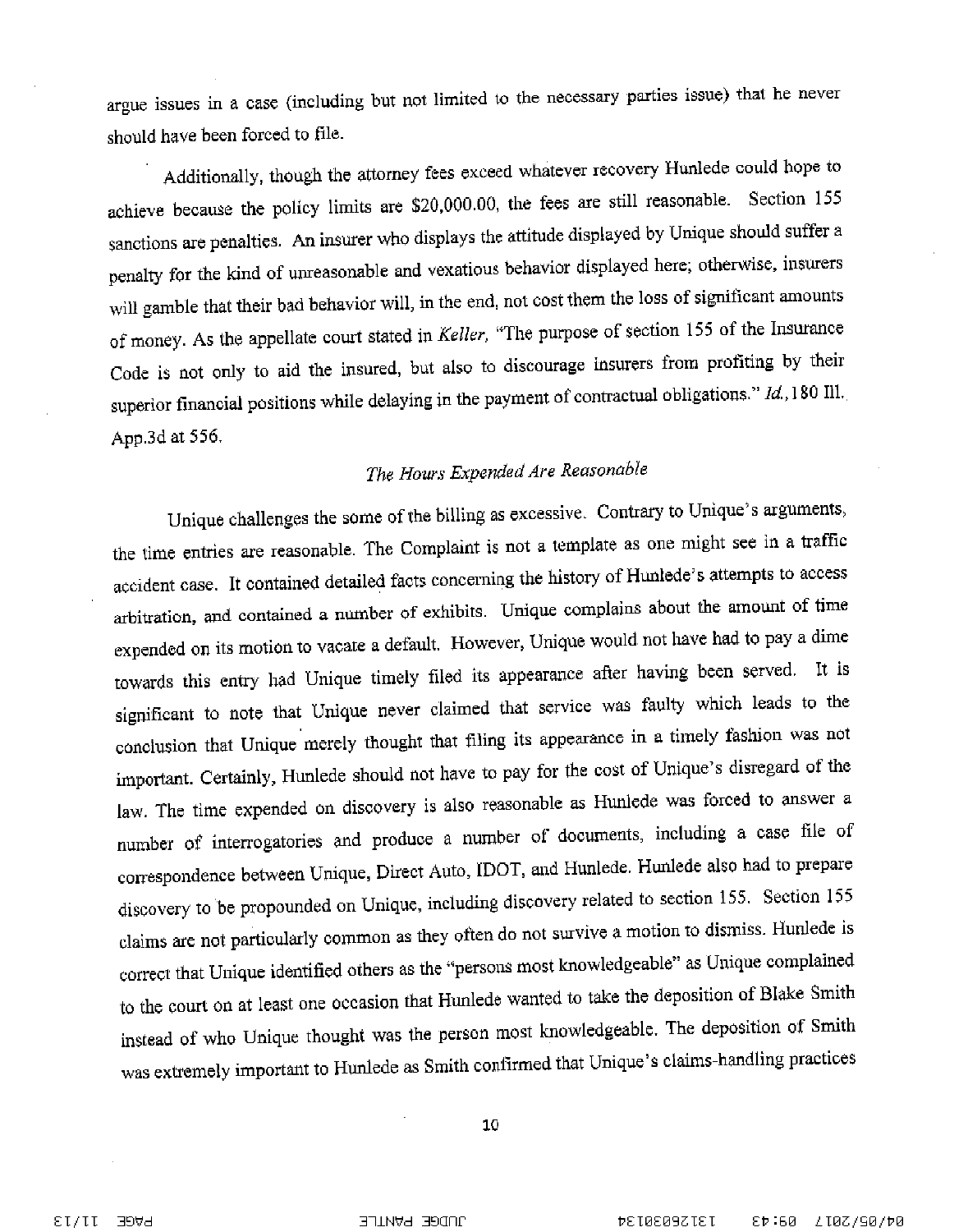were abysmal. As it turned out, contrary to Unique's position, Smith was indeed the "person most knowledgeable" about what occurred. Moreover, the time spent on the successful summary judgment motion and in successfully defending Unique's motion to dismiss was reasonable. In short, the Court has reviewed the billing logs and finds that none of the billing entries are excessive.

## The \$60,000.00 Sanction

In addition to an award of attorney fees and costs, Hunlede seeks a sanction of \$60,000.00 pursuant to 215 ILCS 5/155(1)(b). The Court will not repeat its extensive findings contained in the Order dated January 3, 2017, but adopts them as reasons why the additional sanction of \$60,000.00 is appropriate. The Court would note that Unique's behavior in this litigation has been extraordinarily vexatious and unreasonable. Not only did Unique fail to honor its contractual obligations and continually delay beyond any reasonable point, it attempted to divert Hunlede's attention from Smith as the person most knowledgeable about what actually occurred during the claims-handling of Hunlede's uninsured motorist claim. Unique tried to force Hunlede to litigate a claim against Direct Auto as to whether the denial of coverage to its insureds was proper even though the appellate court made it clear nearly 40 years ago that insureds do not bear the burden of proving that the tortfeasor was uninsured. Zurich v. Country Mut. Ins. Co., 65 Ill. App.3d 608 (2d Dist. 1978).

Finally, Unique asks that this Court stay proceedings until after the uninsured motorist arbitration has proceeded to an award. Presumably, this request is being made so that, if the award is small, Unique can argue that the sanctions far exceed the ultimate award. However, this request is more evidence that Unique's attitude is to continually delay with the hope that it can put itself in a better financial position at the expense of its insured. There is no reason why Unique should be allowed, after having acted in a vexatious and unreasonable manner towards one of its insureds, to await the outcome of the arbitration so as to try to mitigate the sanctions award to Hunlede.